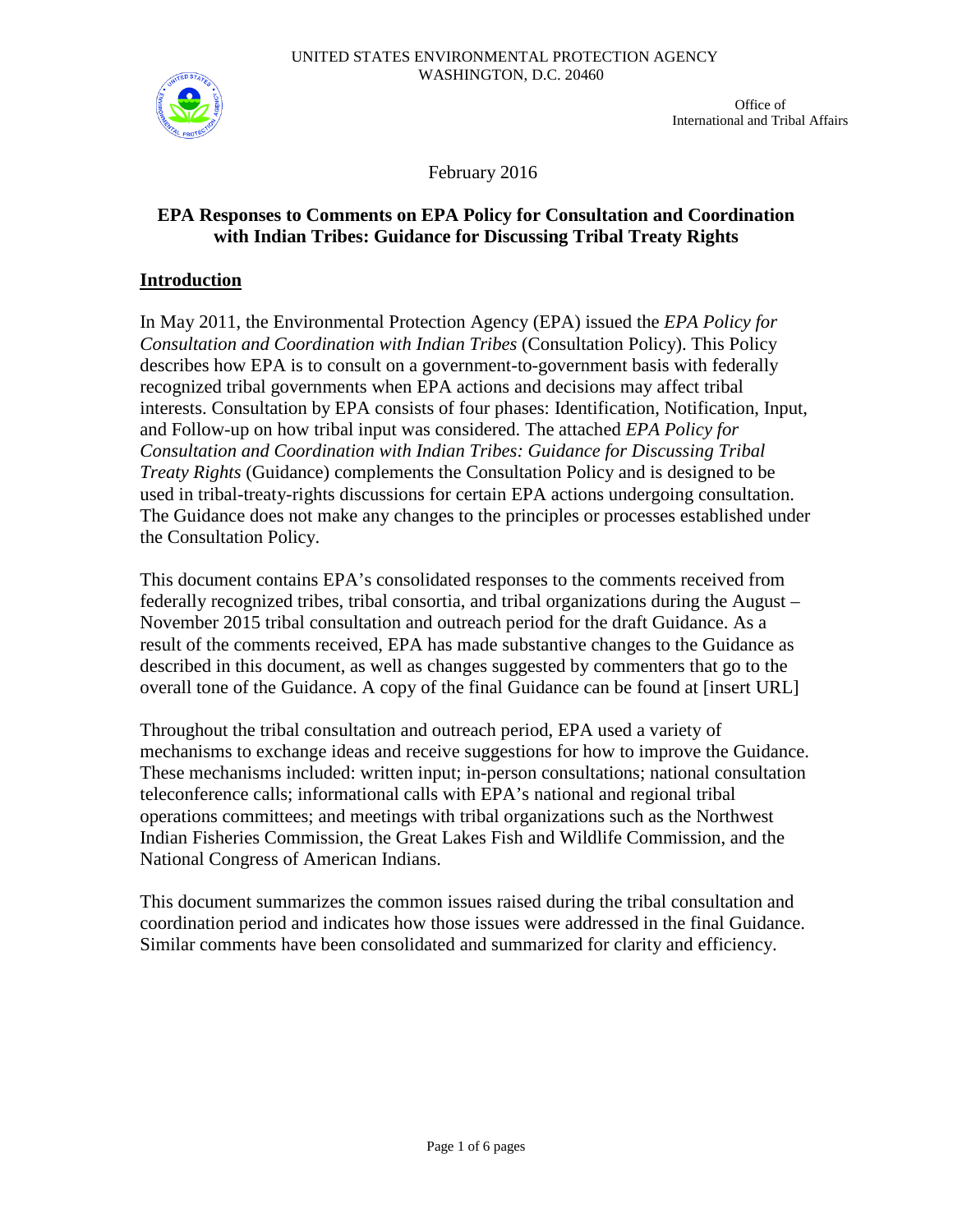## **RESPONSE TO COMMENTS**

### Comment 1 *The Guidance should apply to more EPA actions than just those that are focused on a specific geographic area.*

Response 1 This Guidance is designed to assist in consultations on EPA actions in specific geographic areas. This approach focuses EPA efforts on consultations related to actions believed to be those most likely to potentially affect treaty rights.

> Treaty rights may be important considerations in EPA actions not expressly covered by this Guidance. EPA believes the framework laid out in the Guidance may be helpful and appropriate to use in those situations. EPA has added the following language to the Guidance: "Where tribes raise treaty rights as a basis for consultation on issues that are national in scope or treaty rights otherwise are raised during consultation on national actions, this Guidance can assist in the treaty rights consultation discussion." Guidance, page 2.

This Guidance does not reflect any legal determination regarding treaty rights and the scope of EPA actions.

- Comment 2 *Guidance Question #2: "What treaty rights does the tribe believe it retains in the specific geographic area?" fails to reflect potential impacts on the environment needed to support protected treaty resources and inappropriately refers to legal obligations as tribal beliefs.*
- Response 2<br>EPA appreciates the number of tribes that provided suggested text for

rephrasing this question. EPA believes the concerns raised were wellfounded and Question #2 now reads: "What treaty rights exist in, or what treaty-protected resources rely upon, the specific geographic area?" Guidance, page 3. The rephrased question also makes clear that issues related to the environmental conditions supporting treaty resources are within the scope of the Guidance. For example, where tribes have treatyprotected fishing rights, and the fish in question are migratory, the Guidance also pertains to consultations on actions that affect fish habitat in areas where migration occurs.

### Comment 3 *The Guidance should make clear that treaties between tribes and the United States are the supreme law of the land under the U.S. Constitution and that EPA must follow the federal Indian law canons of treaty construction in interpreting treaty rights.*

Response 3 EPA agrees with this comment. The following language was added to the Guidance: "The U.S. Constitution defines treaties as part of the supreme law of the land, with the same legal force as federal statutes. Treaties are to be interpreted in accordance with the federal Indian canons of construction,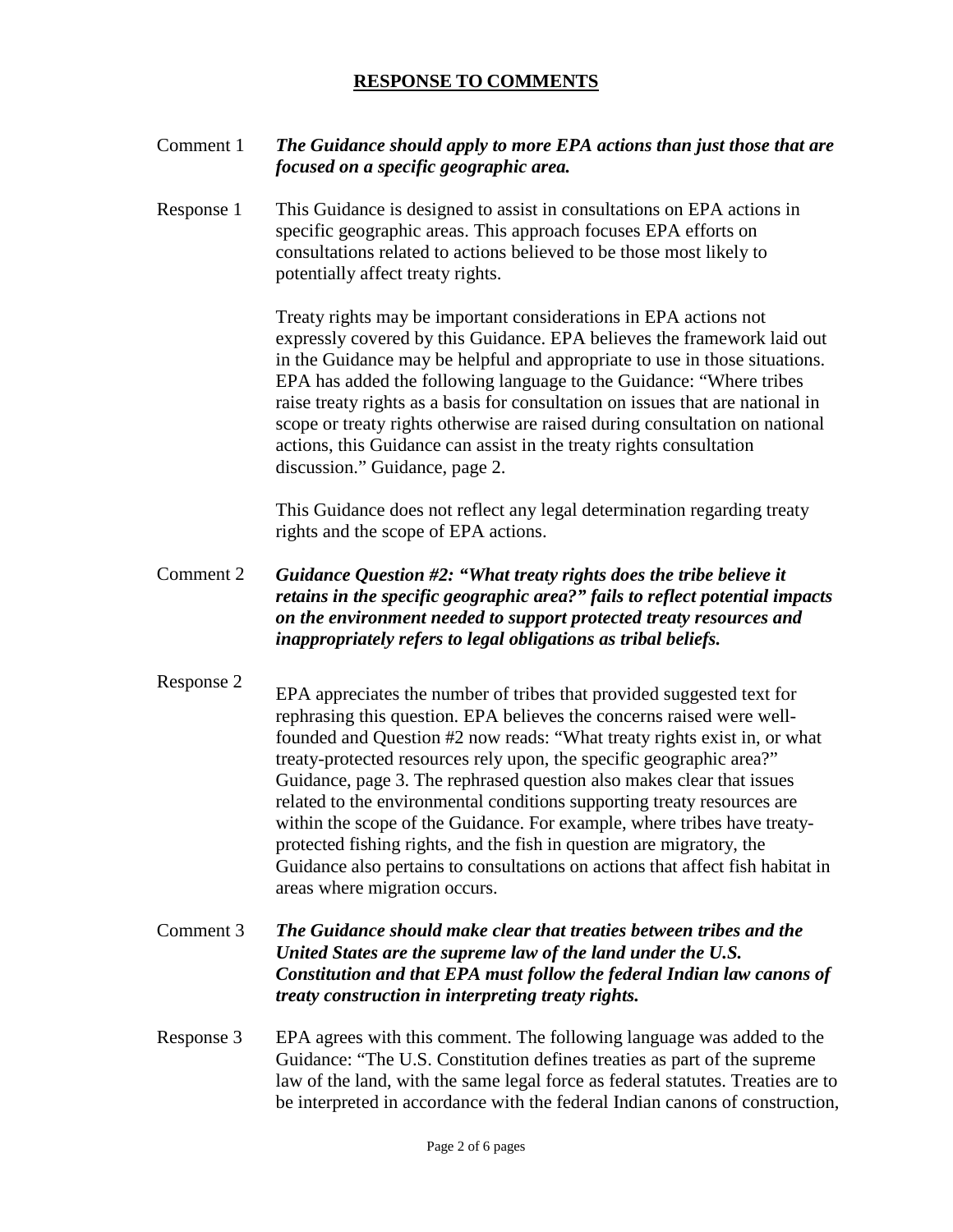a set of long-standing principles developed by courts to guide the interpretation of treaties between the U.S. government and Indian tribes. As the Supreme Court has explained, treaties should be construed liberally in favor of tribes, giving effect to the treaty terms as tribes would have understood them, with ambiguous provisions interpreted for their benefit. Only Congress may abrogate Indian treaty rights, and courts will not find that abrogation has occurred absent clear evidence of congressional intent. We note that this Guidance does not create any new legal obligations for EPA or expand the authorities granted by EPA's underlying statutes nor does it alter or diminish any existing EPA treaty responsibilities." Guidance, page 1.

## Comment 4 *EPA should use the "Free, Prior and Informed Consent" of tribes standard as found in the United Nations Declaration on the Rights of Indigenous Peoples before taking any EPA action that may affect treaty rights.*

Response 4 EPA recognizes the importance of the United Nations Declaration on the Rights of Indigenous Peoples (UNDRIP) and believes that EPA tribal policies support many of the principles under UNDRIP. The *EPA Policy for Consultation and Coordination with Indian Tribes* and the Guidance support consultation on a government-to-government basis when EPAproposed actions or decisions may affect a tribe's interest, including treaty rights. The Guidance is consistent with Executive Order 13175: *Consultation and Coordination With Indian Tribal Governments* and reflects the principles expressed in the EPA *Policy for the Administration of Environmental Programs on Indian Reservations*, often referred to as the 1984 EPA Indian Policy, and the Consultation Policy.

## Comment 5 *The Guidance does not address how EPA will implement its obligation to protect treaty rights when it delegates programs to states or exercises its oversight authority for delegated programs.*

- Response 5 EPA actions with respect to EPA-approved state programs vary by EPA statute and program and include both mandatory and discretionary actions. Under EPA's existing Consultation Policy, tribes may request consultation on any EPA action or decision affecting tribal interests – including actions or decisions relating to authorized or delegated programs. Consultation Policy, page 4. This Guidance would apply to (and assist with) a tribal consultation on an EPA action or decision relating to authorized or delegated programs when that action or decision is focused on a specific geographic area. The Guidance does not, however, create any new legal obligations for EPA or expand existing authorities granted by EPA's underlying statutes, nor does it alter or diminish any existing EPA treaty responsibilities.
- Comment 6 *The Guidance should include a process to resolve potential conflicts between EPA actions and tribal treaty rights.*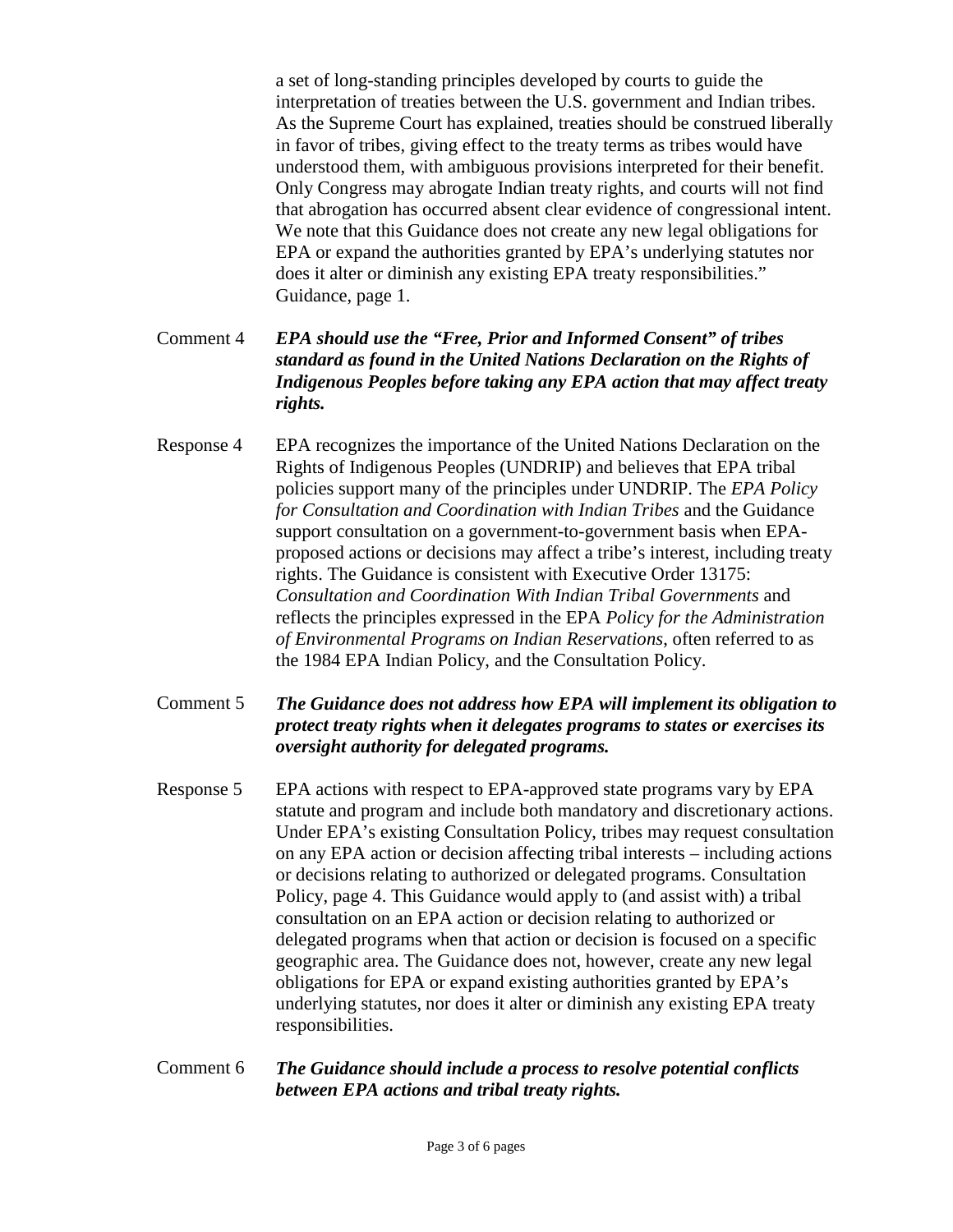Response 6 The Guidance outlines the process for consulting on how best to consider treaty rights when they may be affected by a particular EPA action or decision. As noted in the Guidance, following consultation, EPA's next step will typically involve conducting legal and policy analyses in order to determine how to proceed so that the proposed action or decision does not conflict with treaty rights, and so that EPA may appropriately consider the treaty rights in the course of its decision-making process.

> Tribal governments may communicate any concerns about a specific consultation or the consultation process in general to a Tribal Consultation Advisor, the head of the program or regional office conducting the consultation (i.e., the Assistant Administrator or Regional Administrator), or to the Agency's Designated Tribal Consultation Official, Assistant Administrator for International and Tribal Affairs.

- Comment 7 *The Guidance should recognize that consultation on treaty rights should occur with particular tribal officials as designated by each individual tribe, so that the tribe can establish the appropriate team for evaluating the treaty right impacts.*
- Response 7 Participation by particular tribal officials during EPA consultations with tribes is at the discretion of the involved tribes. To ensure clarity, EPA added the following language to the Guidance: "For any treaty rights discussion raised during consultation, the tribe may identify particular tribal officials to consult with EPA about treaty rights. It is important that EPA work to ensure that consultation occurs with the appropriate tribally identified officials." Guidance, page 3.
- Comment 8 *Treaty rights protections should be incorporated into a consolidated national policy document that includes the EPA Policy for Consultation and Coordination with Indian Tribes and other related EPA policy documents.*
- Response 8 EPA's work with tribes is broad and ongoing. As a result, EPA has issued a number of policy documents and guidances over the years to assist in its work with tribes. EPA reads and interprets these documents harmoniously. More-recent documents inform the work under prior documents. In other words, statements regarding treaty rights found in the Guidance are incorporated into EPA's ongoing work with tribes.
- Comment 9 *The Guidance should be revised to include details on how the various components outlined will be implemented.*
- Response 9 The purpose of the Guidance is to begin the conversation and consultation with appropriate tribal officials on EPA actions that may affect treaty rights. At the request of commenters, the Guidance clarifies that the treaty rights discussions may entail a series of consultation activities and that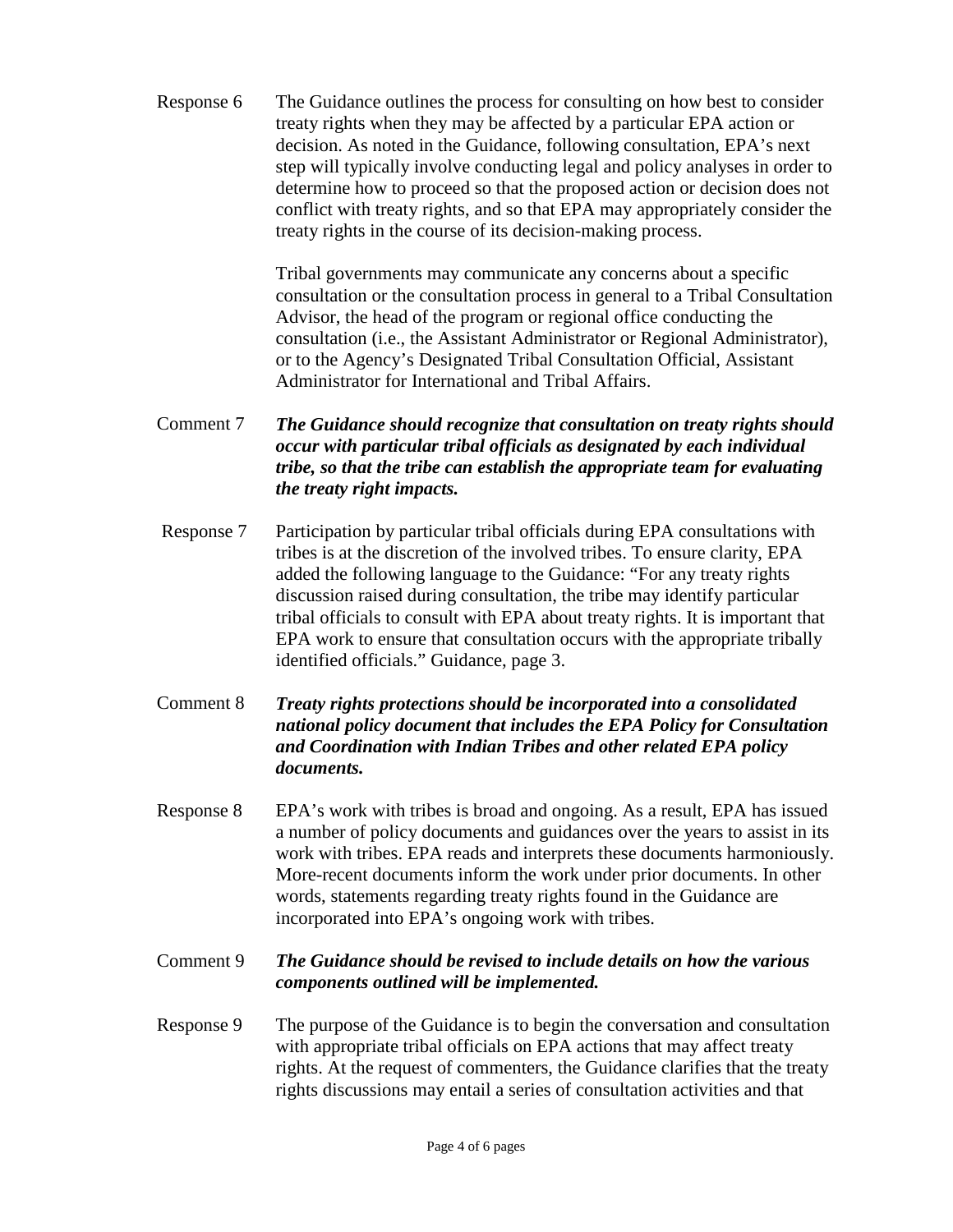consultation may extend beyond the initial consultation(s) into the time when EPA is conducting its legal and policy analyses. The Guidance now reads: "Although the details of how to conduct such legal and policy analyses are not addressed by this Guidance, the EPA process may warrant continued or additional consultation with tribes." Guidance, page 4.

# Comment 10 *The Guidance should address the training needs for EPA staff. EPA staff need to learn about treaties or court decisions and have these materials readily available.*

Response 10 EPA agrees with this comment. EPA has developed, and is continuing to identify, additional tools and information to assist its staff in understanding tribal treaties and EPA's treaty rights obligations. To emphasize the importance placed on training, EPA added the following language to the Guidance: "As part of its commitment, EPA will emphasize staff training and knowledge-sharing on the importance of respecting tribal treaty rights in order to better implement this Guidance." Guidance, page 4.

## Comment 11 *The Guidance should address EPA's role in helping tribes understand the technical aspects of any proposed EPA action.*

Response 11 EPA agrees with this comment. For any consultation, it is important that the technical aspects of the EPA action are clearly explained. To address this comment, EPA added the following language regarding technical information to the Guidance: "EPA should explain the proposed action, provide any appropriate technical information that is available, and solicit input about any resource-based treaty rights." Guidance, page 3.

## Comment 12 *The Guidance should clarify that tribes may initiate a consultation request to discuss the effects of an EPA action on treaty rights.*

Response 12 Under the EPA Consultation Policy, tribes may request consultation on any issue affecting their interests. Consultation Policy, page 4. The Guidance does not change this, or any other, aspect of the Consultation Policy. The Guidance states: "These questions may also be employed when treaty rights arise in other contexts." Guidance, page 2. The phrase "in other contexts" includes instances when treaty rights are raised by tribes in any consultation that they requested.

# Comment 13 *The Guidance should discuss EPA's duty to identify other federal agencies potentially involved in the proposed EPA action or the treaty rights issue.*

Response 13 EPA agrees with this comment. If a treaty right issue involving the EPA action involves other federal agencies, EPA will coordinate with the relevant agencies. This is EPA's current practice. The Guidance acknowledges that this may occur and states: "Issues that may arise often